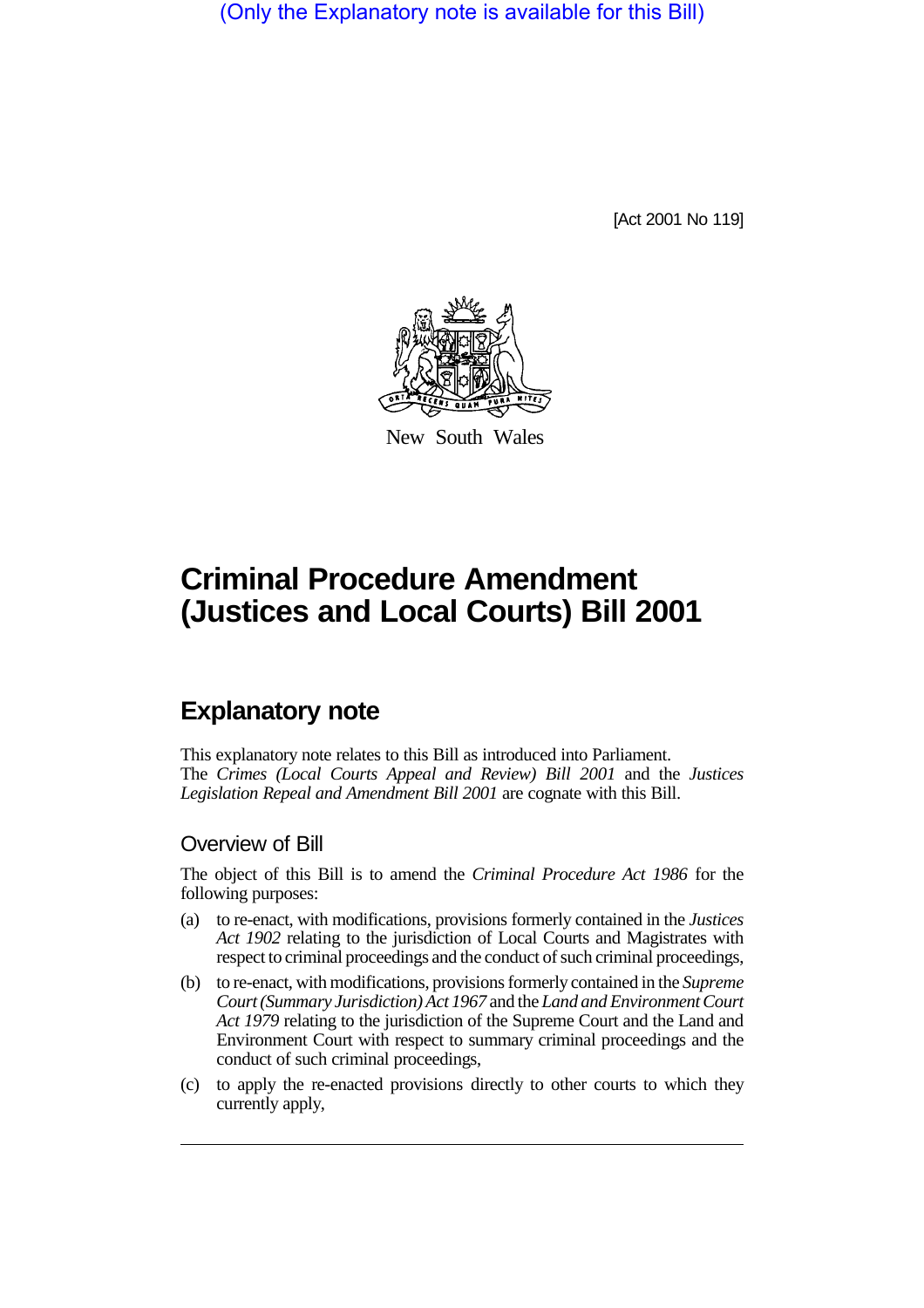Explanatory note

- (d) to consequentially re-number and rearrange existing provisions of the *Criminal Procedure Act 1986*,
- (e) to include in the *Criminal Procedure Act 1986* other miscellaneous provisions formerly contained in the *Justices Act 1902*,
- (f) to make other consequential amendments,
- (g) to make provision of a savings or transitional nature.

## Outline of provisions

**Clause 1** sets out the name (also called the short title) of the proposed Act.

**Clause 2** provides for the commencement of the proposed Act on a day or days to be appointed by proclamation.

**Clause 3** is a formal provision giving effect to the amendments to the *Criminal Procedure Act 1986* set out in Schedule 1.

## **Schedule 1 Amendments**

## **Amendments relating to criminal law generally**

The proposed Schedule amends the *Criminal Procedure Act 1986* (the *Principal Act*) so as to group provisions applying generally to the criminal law, offences and criminal proceedings.

The amendments do this by re-numbering existing provisions of the Principal Act and by re-enacting provisions of the *Justices Act 1902* (the *Justices Act*). In cases where provisions of the Principal Act and Justices Act currently have the same or a similar effect, the provisions of the Principal Act have been retained and applied in respect of criminal proceedings to which the Justices Act currently applies. The regrouped provisions are to be contained in proposed Chapter 2 of the Principal Act as re-numbered.

## **Amendments relating to committal proceedings and trials of indictable offences**

The proposed Schedule inserts a new Chapter 3 into the Principal Act. Part 2 of that proposed Chapter relates to the conduct and determination of committal proceedings. The provisions in the proposed Part re-enact the provisions of the Justices Act relating to committal proceedings, with the following modifications: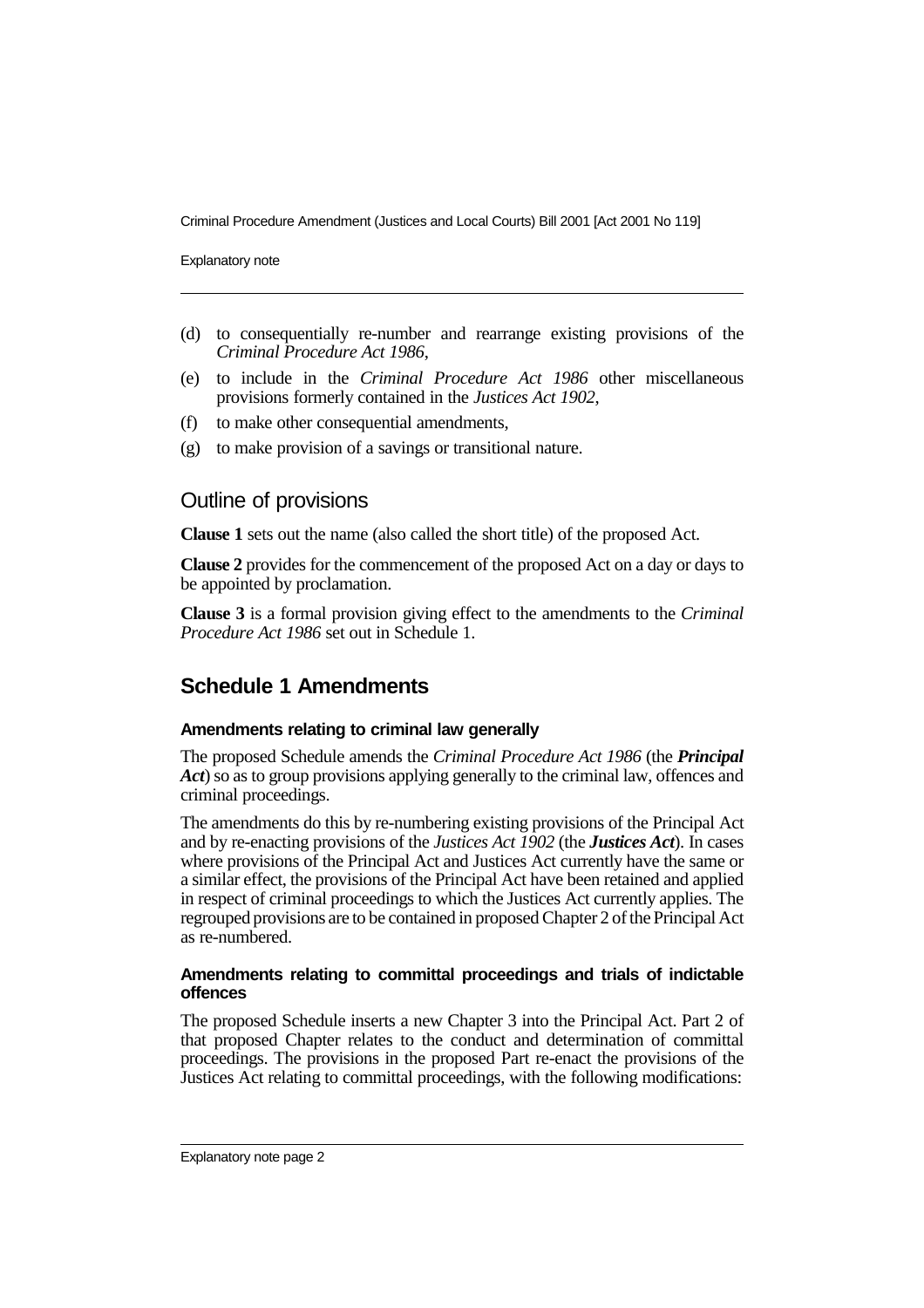Explanatory note

- (a) committal proceedings are to be conducted by Magistrates and may no longer be conducted by Justices,
- (b) committal proceedings are to be commenced by the issue, and the filing, of a court attendance notice by a registrar of a Local Court or by a police officer or a public officer rather than by the laying of an information, although provision is made for the arrest of an accused person if there are substantial reasons to do so and it is in the interests of justice to do so,
- (c) provisions relating generally to criminal proceedings (including provisions relating to the attendance of witnesses and the production of evidence and to warrants for arrest and warrants of commitment) are applied to committal proceedings.

The amendments also group provisions (in proposed Part 3 of proposed Chapter 3 of the Principal Act) currently contained in the Principal Act and the Justices Act relating to trial procedure for indictable offences. These provisions are re-enacted without modification and include provisions relating to pre-trial disclosure.

## **Amendments relating to summary offences in lower courts**

The proposed Schedule inserts a new Chapter 4 into the Principal Act. Parts 2–4 of that proposed Chapter relate to the conduct and determination of proceedings for summary offences before Local Courts, Licensing Courts, Industrial Magistrates and Wardens' Courts. The provisions in the proposed Parts re-enact the provisions of the Justices Act relating to such proceedings, with the following modifications:

- (a) summary proceedings are to be commenced by the issue, and the filing, of a court attendance notice by a registrar of a Local Court or by a police officer or a public officer rather than by the laying of an information or the issuing of a summons or an attendance notice, although provision is made for the arrest of an accused person if there are substantial reasons to do so and it is in the interests of justice to do so,
- (b) the provisions are to apply directly to courts other than Local Courts, as referred to above,
- (c) the court may adjourn proceedings generally for up to 2 years,
- (d) rule-making powers with respect to procedure have been inserted, as matters formerly dealt with by Regulations under the Justices Act are now to be dealt with by Rules of Court,
- (e) some matters previously specified in the Justices Act, being matters of detail, are now to be dealt with by Rules of Court,
- (f) provisions relating to warrants of arrest and warrants of commitment have been grouped so as to avoid duplication and provide clear procedures,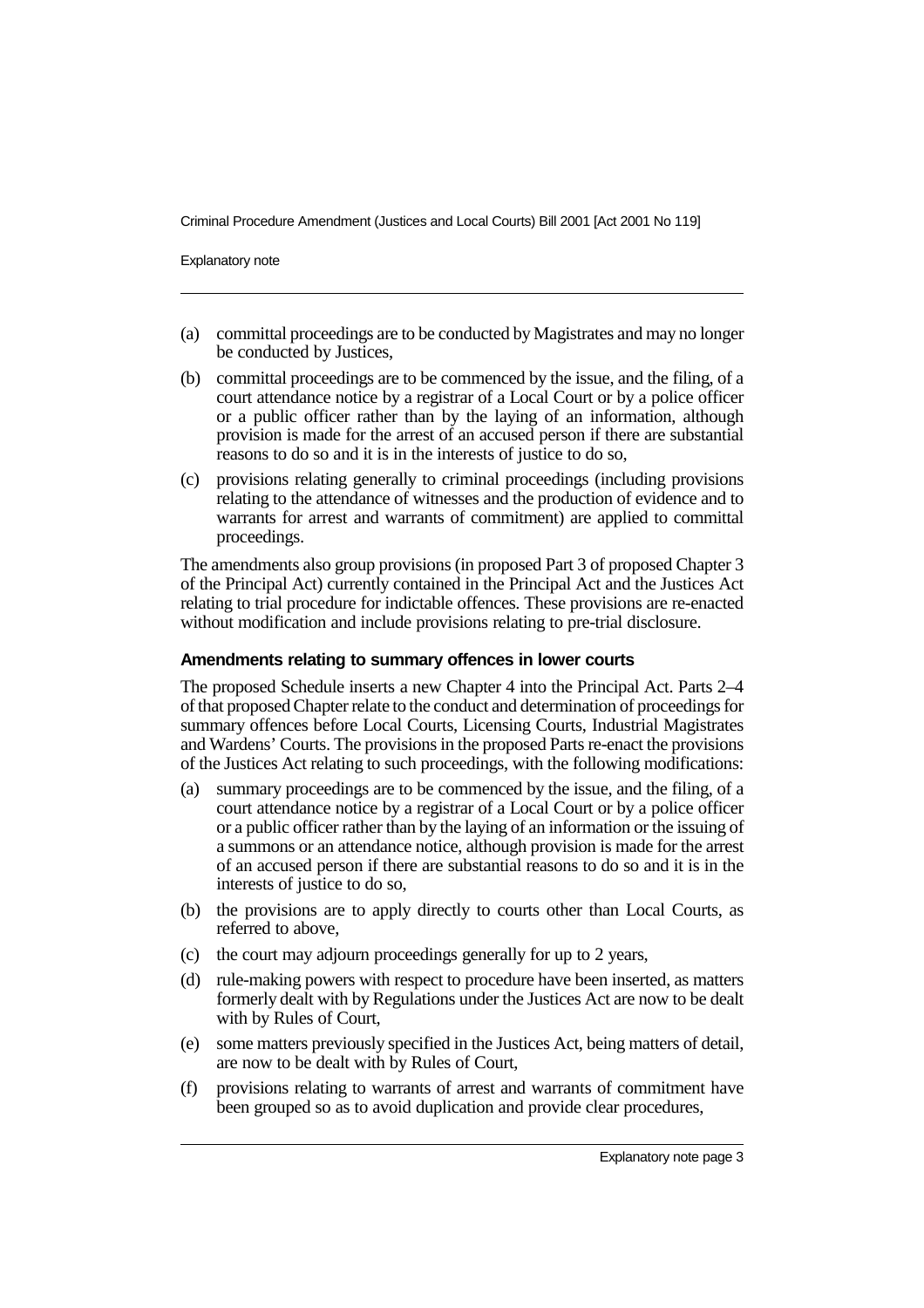Explanatory note

- (g) Magistrates are given the power to award costs against a prosecutor when proceedings are withdrawn or adjourned, in addition to the circumstances in which costs may currently be awarded,
- (h) Magistrates are given power to dispense with requirements of the Rules.

## **Amendments relating to summary offences in higher courts**

The proposed Schedule inserts new Part 5 of Chapter 4 into the Principal Act. Part 5 relates to the conduct and determination of proceedings for summary offences before the Supreme Court, the District Court, the Industrial Relations Commission in Court Session, the Land and Environment Court and the Court of Coal Mines Regulation. The provisions in the proposed Part re-enact the provisions of the *Supreme Court (Summary Jurisdiction) Act 1967* and the *Land and Environment Court Act 1979* relating to such proceedings, without any significant modifications, other than to apply the provisions directly to courts other than the Supreme Court, as referred to above, and to update and clarify the language of existing provisions. The provisions of the *Land and Environment Court Act 1979* relating to costs have been adopted.

## **Amendments relating to the summary disposal of indictable offences**

The amendments move provisions currently contained in Division 3 of Part 2 of the Principal Act to a new Chapter 5.

## **Amendments relating to evidentiary provisions**

The amendments group and re-number provisions currently contained in the Principal Act so as to create a new Chapter 6 which is to contain all the provisions relating to evidentiary matters.

## **Amendments relating to miscellaneous matters**

The amendments group and re-number provisions currently contained in the Principal Act and the Justices Act so as to create a new Chapter 7 which is to contain provisions relating to miscellaneous matters and also a Part relating to police custody of property.

The proposed Chapter also gives effect to proposed Schedule 3 which is to contain provisions relating to particular indictments and indictable offences, being provisions that were previously contained in the *Crimes Act 1900*.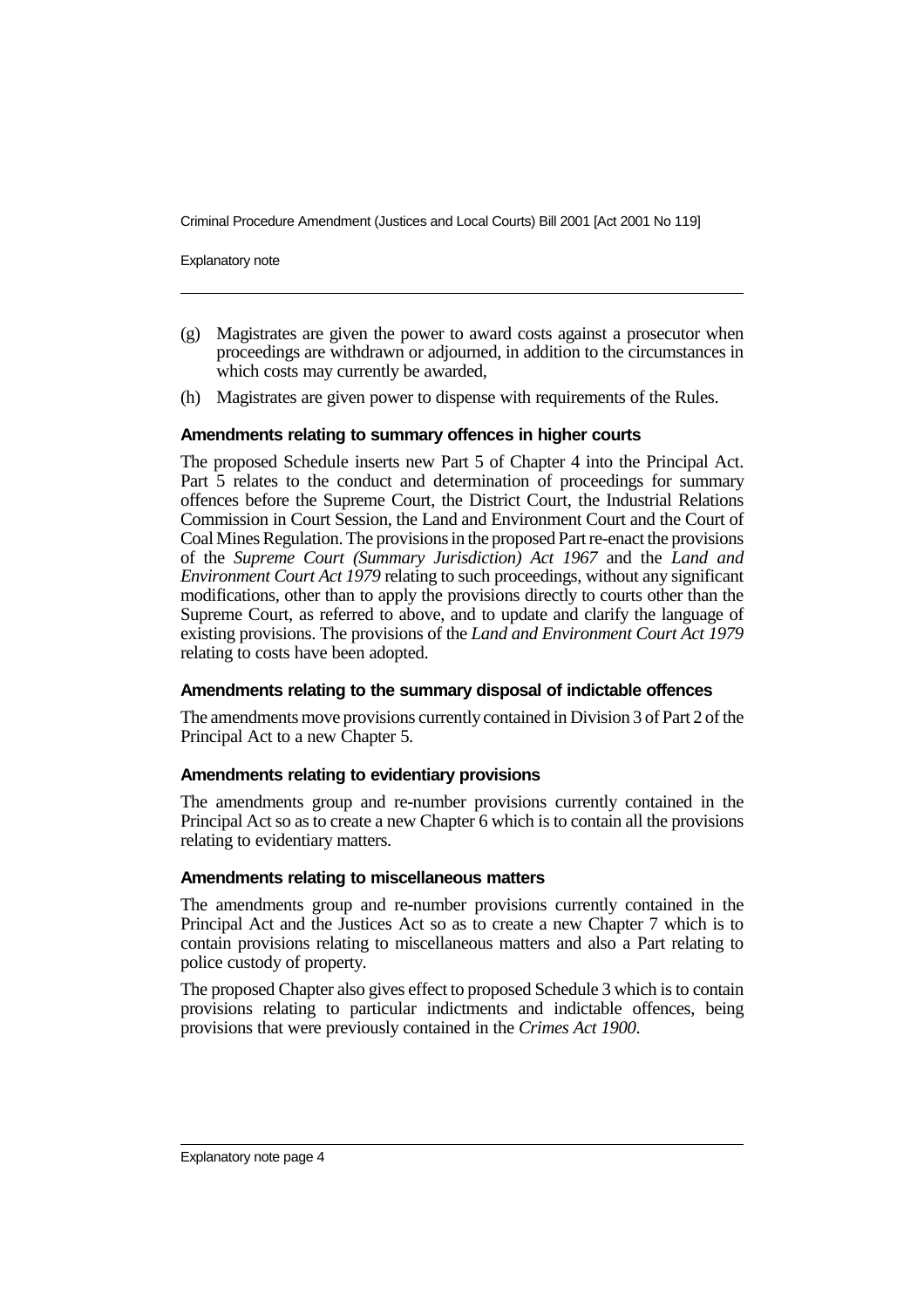Explanatory note

## **Amendments relating to authorised officers**

The proposed Schedule inserts a definition of *authorised officer*, being a registrar of a court or an employee of the Attorney General's Department authorised by the Attorney General for the purposes of the Principal Act. An authorised officer will generally have the functions previously conferred on authorised justices or Justices of the Peace.

## **Other amendments**

The proposed Schedule also makes consequential amendments and makes provisions of a savings and transitional nature consequent on the amendments made by the proposed Act and the repeals and amendments made by the proposed *Justices Legislation Repeal and Amendment Act 2001*.

## **Note**

The following note sets out a table of contents for the Criminal Procedure Act 1986 following the commencement of the proposed Act, indicating the origin of provisions ("CP" refers to the Criminal Procedure Act 1986, "J" refers to the Justices Act 1902 and "SC (SJ)" refers to the Supreme Court (Summary Jurisdiction) Act 1967).

## **Criminal Procedure Act—Table of Contents**

## **Chapter 1 Preliminary**

- 1 Name of Act
- 2 Commencement<br>3 Definitions
- 3 Definitions<br>4 Requision
- Regulations and rules

## **Chapter 2 General provisions**

## **Part 1 Offences**

- 5 Certain offences to be dealt with on indictment (CP 7)<br>6 Certain offences to be dealt with summarily (CP 8)
- Certain offences to be dealt with summarily  $(CP \ 8)$
- 7 Certain summary offences may be dealt with by  $\angle$  ocal Courts (CP 9)<br>8 Prosecution of indictable offences (CP 10)
- 8 Prosecution of indictable offences (CP 10)
- 9 Name in which prosecutions may be instituted (CP 51)<br>10 Indictment of bodies corporate (CP 59)
- Indictment of bodies corporate (CP 59)
- 11 Description of offences (J 145A)<br>12 Short description of certain offen
- 12 Short description of certain offences (J 145B)<br>13 Venue in indictment (CP 60)
- 13 Venue in indictment (CP 60)<br>14 Common informer (CP 55)
- Common informer (CP 55)

## **Part 2 Indictments and other matters**

- 15 Application of Part (CP 57)<br>16 Certain defects do not affer
- 16 Certain defects do not affect indictment (CP 58) (J 30, 65) (SC (SJ) 6)
- When formal objections to be taken (CP 61)
- 18 Judgment on demurrer to indictment (CP 62)
- 19 Traversing indictment (CP 63)<br>20 Amendment of indictment (CF
- 20 Amendment of indictment (CP 63A)<br>21 Orders for amendment of indictment
- 21 Orders for amendment of indictment, separate trial and postponement of trial (CP 64)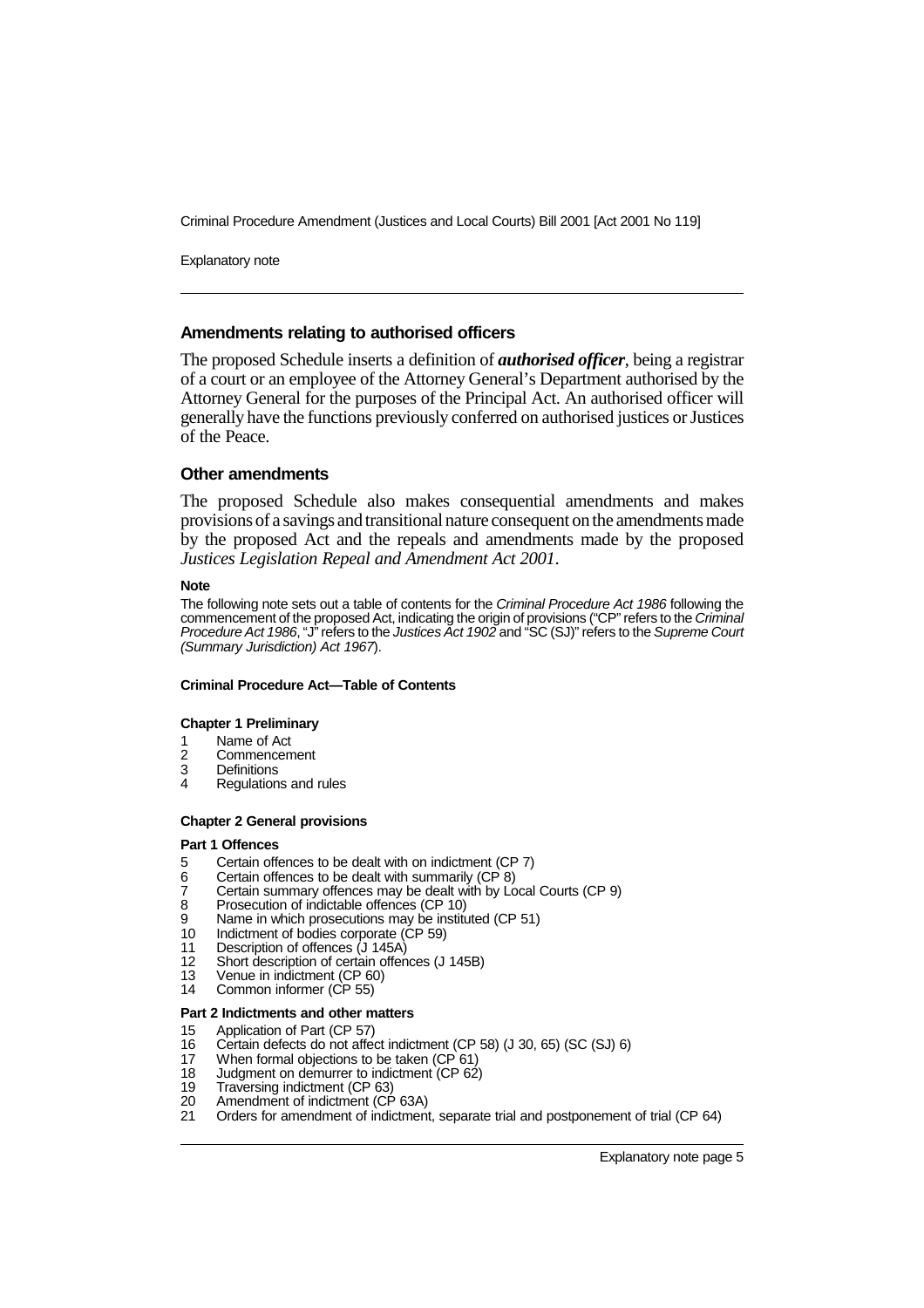Explanatory note

- 22 Amended indictment (CP 65)<br>23 Indictments may contain up to
- 23 Indictments may contain up to 3 similar counts (CP 66)<br>24 Accessories may be charged together in one indictment
- 24 Accessories may be charged together in one indictment (CP 67)<br>25 Indictment charging previous offence also (CP 68)
- 25 Indictment charging previous offence also (CP 68)<br>26 Description of written instruments (CP 69)
- 26 Description of written instruments (CP 69)
- Supreme Court rules may prescribe forms of indictment (CP 85)

### **Part 3 Criminal proceedings generally**

- 28 Application of Part and definition<br>29 When more than one offence ma
- 29 When more than one offence may be heard at the same time (J 78A)<br>30 Change of venue (CP 13)
- 30 Change of venue (CP 13)<br>31 Abolition of accused perso
- Abolition of accused person's right to make unsworn statement or to give unsworn evidence (CP 95)
- 
- 32 Indemnities (CP 46)<br>33 Undertakings (CP 4<br>34 Practice as to enteri Undertakings (CP 47)
- 
- 34 Practice as to entering the dock (CP 93)<br>35 Right to inspect depositions on trial (CP 35 Right to inspect depositions on trial (CP 94)<br>36 Representation and appearance
- 36 Representation and appearance<br>37 Conduct of case
- 
- 37 Conduct of case<br>38 Hearing procedu<br>39 Recording of evic Hearing procedures to be as for Supreme Court (SC (SJ) 8)
- 39 Recording of evidence<br>40 Adiournments general
- 40 Adjournments generally (J 30, 65) (SC (SJ) 6)<br>41 How accused person to be dealt with during a
- 41 How accused person to be dealt with during adjournment (J 34, 69) (SC (SJ) 7)<br>42 Witnesses in mitigation (CP 100)
- 42 Witnesses in mitigation (CP 100)<br>43 Restitution of property (CP 126)
- 43 Restitution of property (CP 126)<br>44 When case not to be proceed
- When case not to be proceeded with: accused person to be released from custody (CP 127)

#### **Chapter 3 Indictable procedure**

### **Part 1 Preliminary**

- 45 Application of Chapter and definitions<br>46 Jurisdiction of courts (CP 11)
- Jurisdiction of courts (CP 11)

## **Part 2 Committal proceedings**

#### **Division 1 Commencement of proceedings**

- 47 Commencement of committal proceedings by court attendance notice<br>48 Commencement of proceedings by police officer or public officer
- 48 Commencement of proceedings by police officer or public officer<br>49 Commencement of private prosecutions
- 49 Commencement of private prosecutions<br>50 Form of court attendance potice
- 50 Form of court attendance notice<br>51 Court attendance notice to be fo
- Court attendance notice to be for one matter only
- 52 Service of court attendance notices<br>53 When proceedings commence
- 53 When proceedings commence<br>54 Attendance of accused person
- Attendance of accused person at proceedings

## **Division 2 Committal proceedings generally**

- 55 Magistrate to conduct proceedings<br>56 Committal proceedings to be heard
- 56 Committal proceedings to be heard in open court (J 32)<br>57 Part does not affect nature of committal proceedings
- 57 Part does not affect nature of committal proceedings<br>58 Place of hearing (1.35)
- 58 Place of hearing (J 35)<br>59 Application of other pro
- 59 Application of other procedural provisions to committal proceedings<br>60 Time for taking prosecution evidence
- 60 Time for taking prosecution evidence
- Discharge of accused person if prosecutor not present for taking of evidence (J 41)

Explanatory note page 6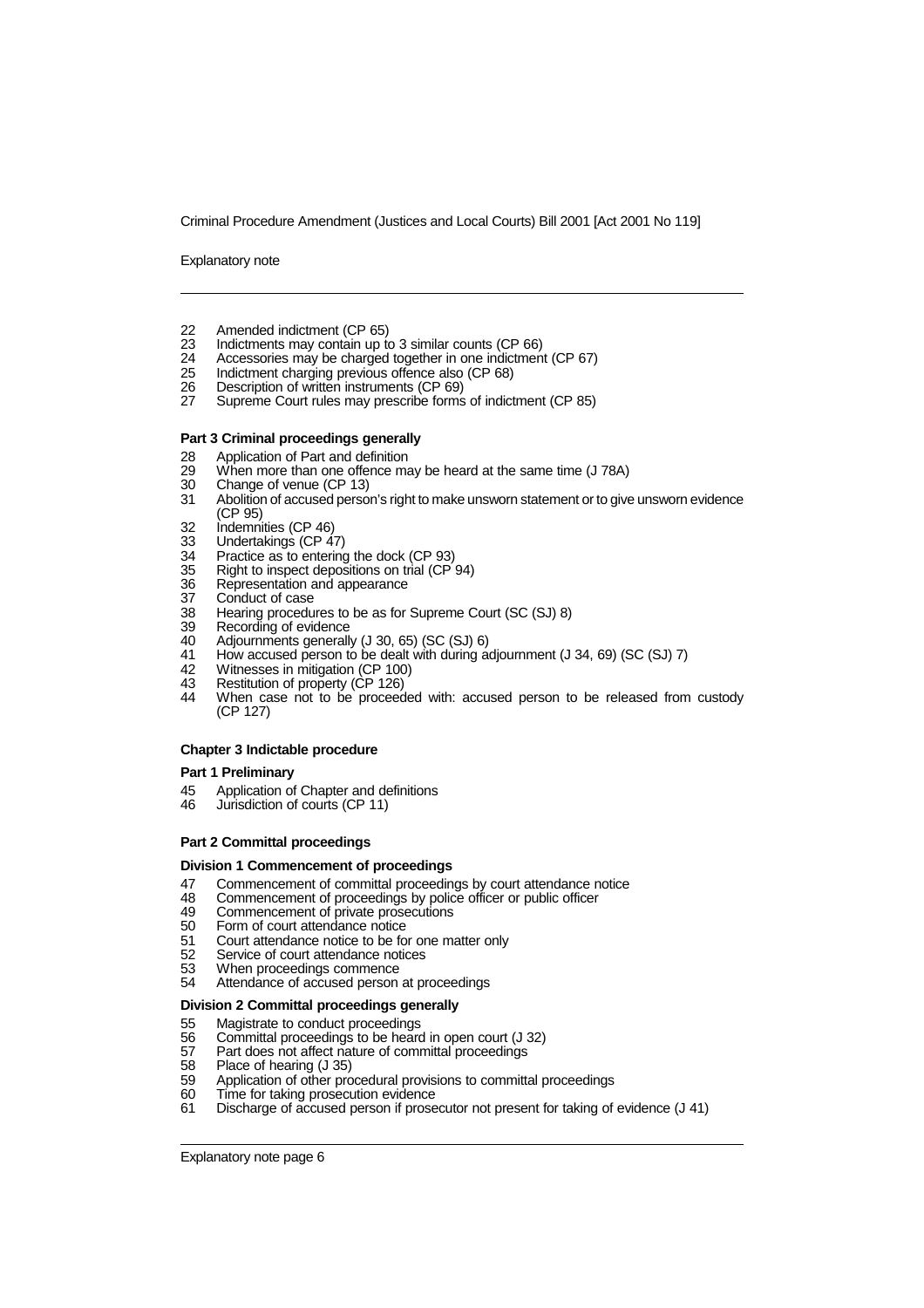Explanatory note

- 62 Prosecution evidence and initial determination  $(3 \t{41} (2))$ <br>63 Where prosecution evidence sufficient to satisfy jury  $(3 \t{4})$
- 63 Where prosecution evidence sufficient to satisfy jury  $(J 41 (4))$ <br>64 Decision about committal (J 41 (6))
- 64 Decision about committal  $($ J 41  $(6)$ )<br>65 Committal  $($ J 41 $(6)$ )
- 65 Committal (J 41 (6))
- 66 Discharge (J 41 (6))
- 67 Committal may be set aside by Magistrate (J 41 (7)<br>68 Accused person may waive committal bearing (J 41)
- 68 Accused person may waive committal hearing  $(J \cancel{41})$ <br>69 Magistrate may end witnesses' evidence  $(J \cancel{41} (9))$
- 69 Magistrate may end witnesses' evidence  $(141 (9))$ <br>70 Certain evidence may not be excluded
- Certain evidence may not be excluded

### **Division 3 Prosecution evidence**

- 71 Evidence to be taken in presence of accused person (J 41 (1B))<br>72 Magistrate may excuse accused person from attending (J 41 (18)
- 72 Magistrate may excuse accused person from attending  $(J 41 (18))$ <br>73 Other circumstances in which evidence may be taken in absence of
- Other circumstances in which evidence may be taken in absence of accused person (J 41 (1B))
- 74 Prosecution evidence to be in written form (J 48AA)<br>75 Written statements to be served on accused person
- Written statements to be served on accused person (J 48B)
- 76 Recordings of interviews with children (J 48CA)<br>77 When prosecution evidence may be given in of
- 77 When prosecution evidence may be given in other ways (J 48E)<br>78 Evidentiary effect of written statements (J 48A)
- 78 Evidentiary effect of written statements (J 48A)
- 79 Form and requirements for written statements (J 48C)<br>80 Rules relating to written statements
- 80 Rules relating to written statements<br>81 Written statement must be signed
- Written statement must be signed by its maker or another person on the maker's behalf (J 48C)
- 82 Written statement must be signed by witness (J 48C)<br>83 Presumptions about written statements (J 48C)
- 83 Presumptions about written statements (J 48C)<br>84 Presumptions about signatures (J 48C)
- 84 Presumptions about signatures (J 48C)<br>85 False statements (J 48H)
- 85 False statements (J 48H)<br>86 Evidence not to be admitt
- Evidence not to be admitted (J 48A, 48B)
- 87 Inadmissible written statements or parts of statements to be rejected (J 48H)<br>88 Death of person who made statement (J 48I)
- 88 Death of person who made statement (J 48I)<br>89 Notice of rights to unrepresented accused pe
- 89 Notice of rights to unrepresented accused person (J 48D)<br>90 Magistrate may set aside requirements for written stateme
- 90 Magistrate may set aside requirements for written statements (J 48AA)<br>91 Mitness may be directed to attend (J 48E)
- 91 Witness may be directed to attend (J 48E)<br>92 When accused person may apply to have
- 92 When accused person may apply to have witness attend (J 48E)<br>93 Victim witnesses generally not to be cross-examined (J 41AA)
- 93 Victim witnesses generally not to be cross-examined (J 41AA)<br>94 Meaning of "offence involving violence" (J 48F)
- 94 Meaning of "offence involving violence" (J 48E)<br>95 Use of previous statements in cases involving r
- 95 Use of previous statements in cases involving prescribed sexual offences
- Application of Division to proceedings where there is more than one accused person

#### **Division 4 Defence evidence**

- 97 Evidence for accused person (J 36, 41)<br>98 Other evidence about accused person
- Other evidence about accused person

#### **Division 5 Procedure if accused person pleads guilty**

- 99 Effect of guilty plea (J 51A)<br>100 Guilty plea may be accepte
- 100 Guilty plea may be accepted or rejected (J 51A)<br>101 Effect of rejection of quilty plea (J 51A)
- Effect of rejection of guilty plea (J 51A)
- 102 Effect of acceptance of guilty plea (J 51A)
- 103 Procedure applicable after committal for trial (J 51A)
- 104 Higher court may refer accused person back to Magistrate (J 51A)
- 105 Disposal of proceedings by higher court (J 51A)
- 106 Change to not guilty plea in higher court (J 51A)
- 107 Attorney General or Director of Public Prosecutions may direct that no further proceedings be taken (J 51A)
- 108 Meaning of "accused person"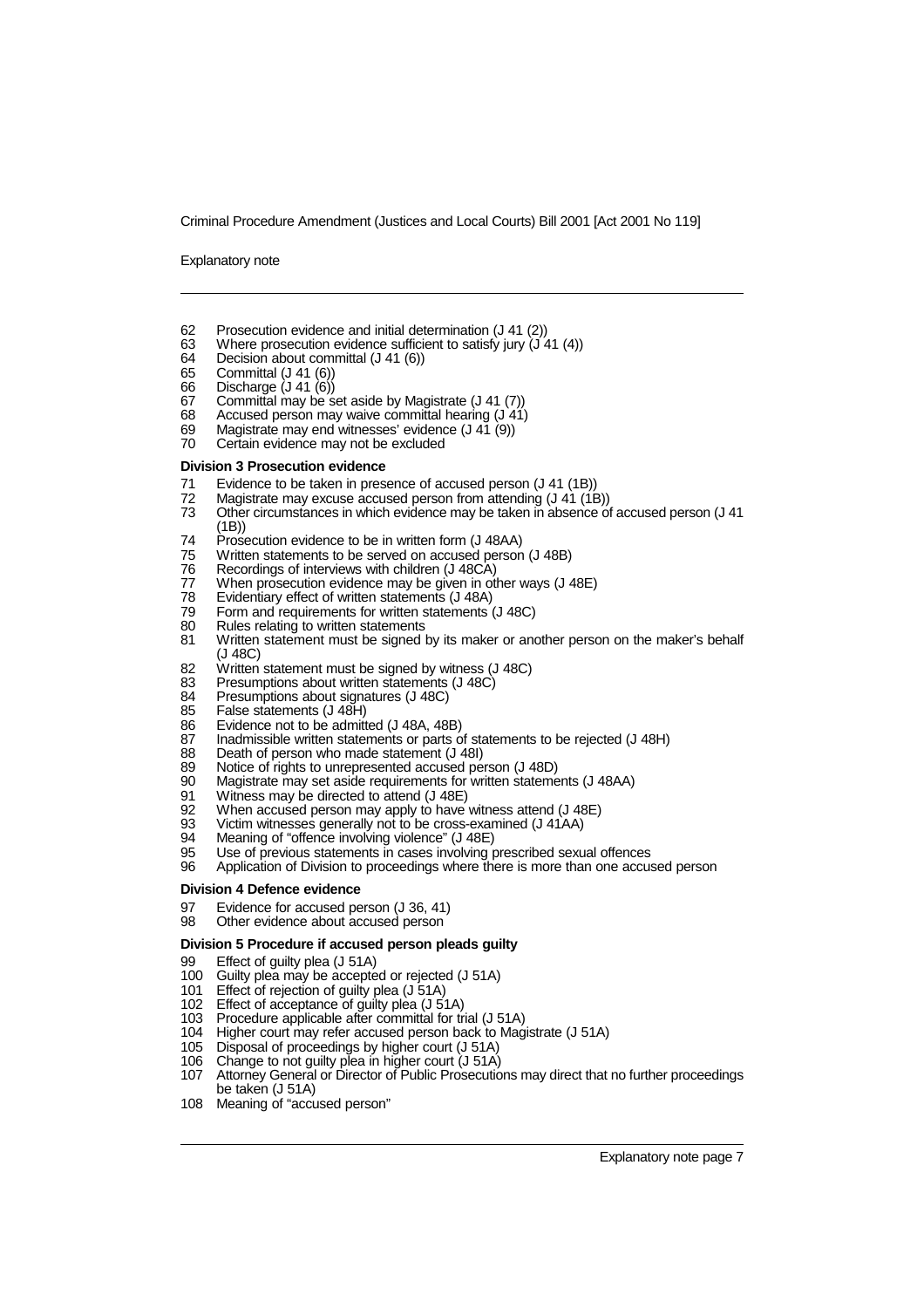Explanatory note

#### **Division 6 Procedure after committal for trial or sentence**

- 109 Accused person to be committed to correctional centre (J 42)
- 110 Bail undertakings and conditions to be notified (J 47)
- 111 Papers to be sent to officer of higher court (J 39)<br>112 Responsibilities of appropriate officer (J 39)
- Responsibilities of appropriate officer (J 39)
- 113 Copies of trial papers to be given to the Director of Public Prosecutions
- 114 Copies of transcripts of evidence and witnesses' statements (J 40)
- 115 Meaning of "accused person"

#### **Division 7 Costs**

- 116 When costs may be awarded to accused persons (J 41A)
- 117 Limit on circumstances when costs may be awarded against a public officer (J 41A)
- 118 Costs on adjournment
- 119 Content of costs orders<br>120 Enforcement of costs or
- Enforcement of costs orders

## **Part 3 Trial procedures**

### **Division 1 Listing**

- 121 Definitions (CP 40)
- 122 Listing (CP 41, 42)
- 123 Authority of Criminal Listing Director (CP 43)
- 124 Liaison (CP 44)
- 125 Certain matters not affected (CP 45)

## **Division 2 Commencement and nature of proceedings**

- 126 Signing of indictments (CP 50)
- 127 Manner of presenting indictments (CP 53A)
- 128 Directions as to indictments to be presented in District Court (CP 52)
- 129 Time within which indictment to be presented (CP 54)
- 130 Trial proceedings after presentation of indictment and before empanelment of jury (CP 56)
- 131 Trial by jury in criminal proceedings (CP 15<br>132 Trial by Judge in criminal proceedings (CP
- Trial by Judge in criminal proceedings (CP 16)
- 133 Verdict of single Judge (CP 17)

## **Division 3 Pre-trial disclosure—case management**

- 134 Purpose (CP 47A)
- 135 Definitions (CP 47B)<br>136 Court may order pre-
- Court may order pre-trial disclosure in particular case (CP 47C)
- 137 Pre-trial disclosure requirements—general (CP 47D)
- 138 Disclosure of case for the prosecution (CP 47E)
- 139 Defence response (CP 47F)<br>140 Prosecution response to dei
- 140 Prosecution response to defence response (CP 47G)<br>141 Disclosure requirements are ongoing (CP 47H)
- 141 Disclosure requirements are ongoing (CP 47H)<br>142 Court may waive requirements (CP 47I)
- 142 Court may waive requirements (CP 47I)
- 143 Requirements as to notices (CP 47J)
- 144 Copies of exhibits and other things not to be provided if impracticable (CP 47K)
- 145 Personal details not to be provided (CP 47L)<br>146 Requirements as to statements of witnesses
- 146 Requirements as to statements of witnesses (CP 47M)<br>147 Exemption for matters disclosed in brief of evidence (C
- 147 Exemption for matters disclosed in brief of evidence (CP 47N)<br>148 Sanctions for non-compliance with pre-trial disclosure requiren
- Sanctions for non-compliance with pre-trial disclosure requirements (CP 47O)
- 149 Miscellaneous provisions (CP 47P)

## **Division 4 Pre-trial disclosure—general**

- 150 Notice of alibi (CP 48)
- 151 Notice of intention to adduce evidence of substantial mental impairment (CP 49)

Explanatory note page 8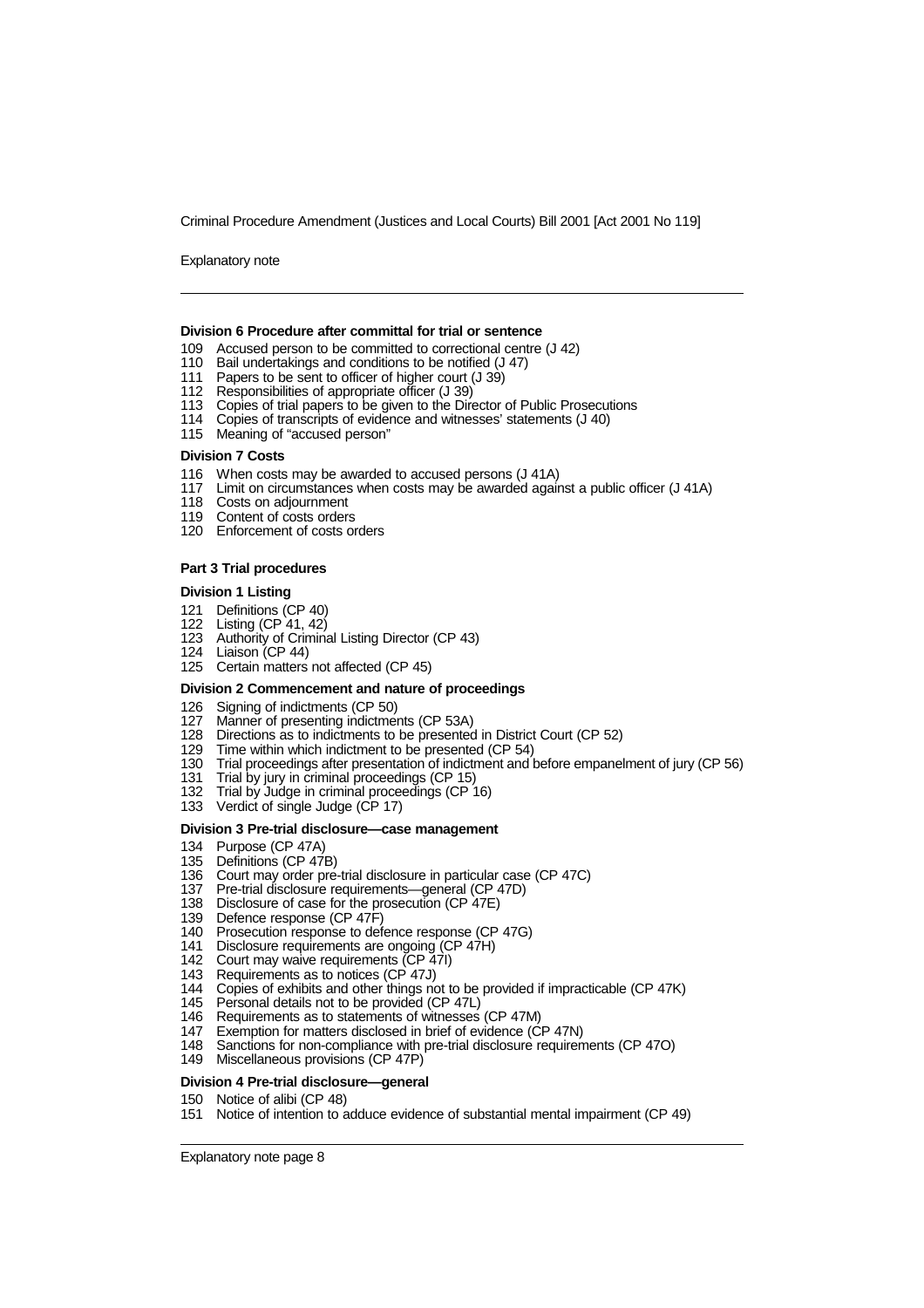Explanatory note

## **Division 5 Pleadings on trial**

- 152 Arraignment on charge of previous conviction (CP 86)
- 153 Guilty plea to offence not charged (CP 87)
- 154 Plea of "not guilty" (CP 88)
- 155 Refusal to plead (CP 89)
- 156 Plea of autrefois convict (CP 90)
- 157 Change to guilty plea during trial (CP 91)

#### **Division 6 Other provisions relating to trials**

- 158 Transcript of statement in committal proceedings
- 159 Opening address to jury by accused person (CP 97)<br>160 Closing address to jury by accused person (CP 98)
- 160 Closing address to jury by accused person (CP 98)
- 161 Summary by Judge (CP 99)
- 162 Alternative verdict of attempt on trial for any indictable offence (CP 124)
- 163 No further prosecution after trial for serious indictable offence where alternative verdict possible (CP 125)
- 164 Joint trial in case of periury (CP 123)

#### **Division 7 Certain summary offences may be dealt with**

- 165 Definitions and application (CP 35)
- 166 Certification of back up and related offences (CP 36)
- 167 Manner of dealing with certain offences related to indictable offences (CP 37)
- 168 Procedures for dealing with certain offences related to indictable offences (CP 38)<br>169 Remission of certain offences related to indictable offences to Local Courts (CP 39)
- Remission of certain offences related to indictable offences to Local Courts (CP 39)

## **Chapter 4 Summary procedure**

## **Part 1 Preliminary**

- 170 Application
- 171 Definitions

## **Part 2 Trial procedures in lower courts**

## **Division 1 Commencement of proceedings**

- 172 Commencement of proceedings by court attendance notice
- 173 Commencement of proceedings by police officer or public officer
- 174 Commencement of private prosecutions<br>175 Form of court attendance notice
- Form of court attendance notice
- 176 Court attendance notice to be for one offence only<br>177 Service of court attendance notices
- 177 Service of court attendance notices<br>178 When proceedings commence
- When proceedings commence
- 179 Time limit for commencement of summary proceedings<br>180 Relationship to other law or practice
- Relationship to other law or practice
- 181 Attendance of accused person at proceedings

### **Division 2 Pre-trial procedures**

# 182 Written pleas (J 75)<br>183 Brief of evidence to

- Brief of evidence to be served on accused person where not guilty plea unless otherwise ordered (J 66B)
- 184 Exhibits (J 66C)<br>185 Recordinas of i
- Recordings of interviews with children (J 66CA)
- 186 Form of copy of brief of evidence (J 66D)<br>187 Discretion to order copy of brief of evidenc
- 187 Discretion to order copy of brief of evidence need not be served (J 66E)<br>188 Evidence not to be admitted (J 66F)
- Evidence not to be admitted (J 66F)
- 189 False statements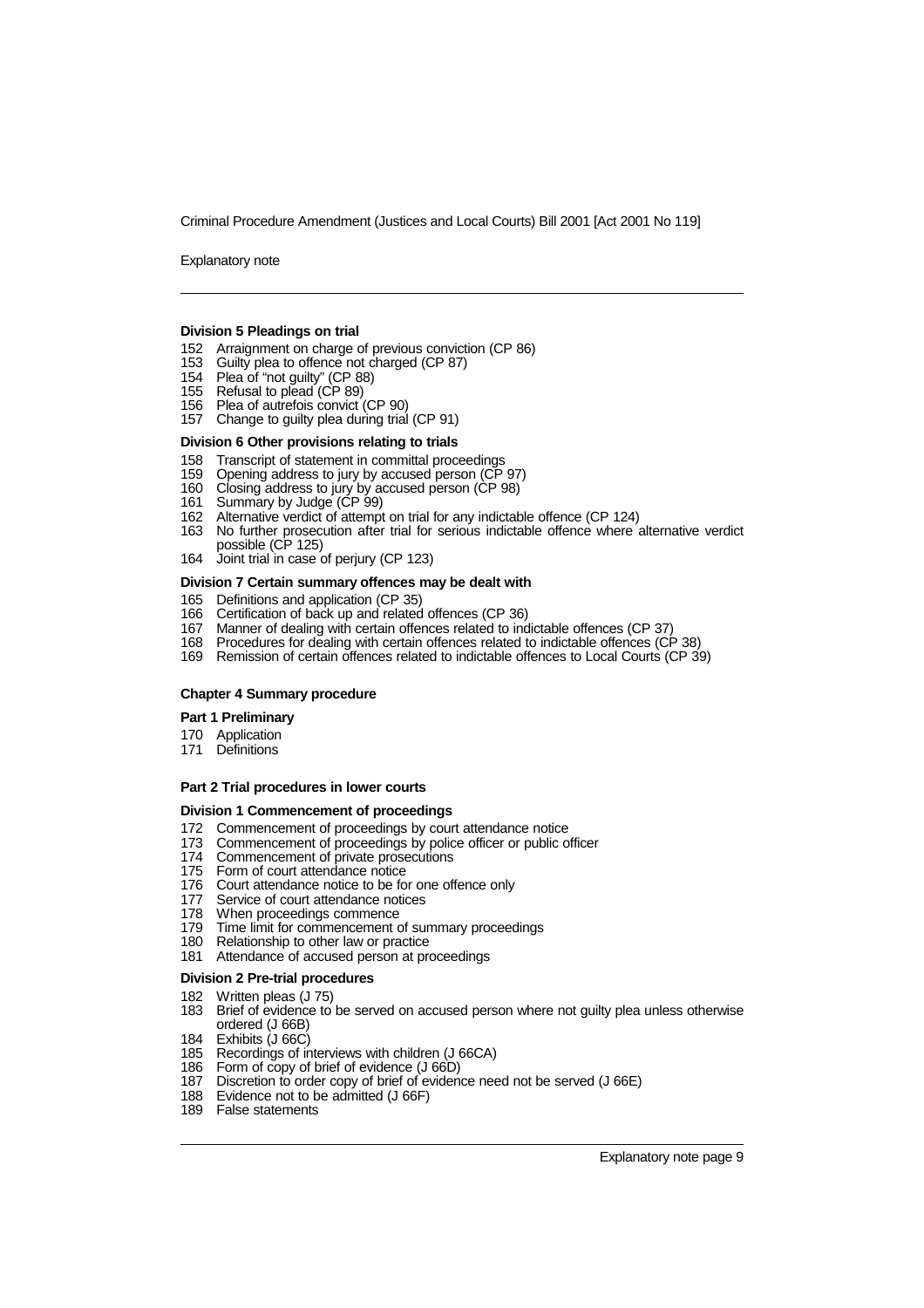Explanatory note

## **Division 3 Hearings**

- 190 Time for hearing (J 68)
- 191 Proceedings to be open to public (J 67)
- 192 Procedures where both parties present (J 77)
- 193 Procedure if offence admitted (J 78)
- 194 Procedure if offence not admitted  $(178)$ <br>195 How evidence is taken  $(170)$
- How evidence is taken (J 70)
- 196 Procedure if accused person not present (J 75A, 75B)
- 197 Adjournment when accused person not present (J 75C)
- 198 Absent accused person taken to have pleaded not guilty (J 75B)
- 199 Material to be considered when matter determined in absence of accused person (J 75D)<br>200 When court may require prosecution to provide additional evidence (J 75D)
- 200 When court may require prosecution to provide additional evidence (J 75D)<br>201 Procedure if prosecutor or both parties not present (J 74, 75D)
- 201 Procedure if prosecutor or both parties not present (J 74, 75D)<br>202 Determination by court (J 75E)
- 202 Determination by court (J 75E)<br>203 Additional powers to adjourn si
- 203 Additional powers to adjourn summary proceedings<br>204 Record of conviction or order to be made (J 85)
- 204 Record of conviction or order to be made (J 85)
- 205 Order dismissing matter to be made (J 86)<br>206 Effect of certificate that matter has been di
- 206 Effect of certificate that matter has been dismissed (J 86)<br>207 Power to set aside conviction or order before sentence
- 207 Power to set aside conviction or order before sentence<br>208 Dismissal of matter if matter withdrawn
- 208 Dismissal of matter if matter withdrawn<br>209 Application of section 10 of the Crimes
- Application of section 10 of the Crimes (Sentencing Procedure) Act 1999 (J 75F)
- 210 Penalties applying to traffic offences committed by children (J 84A)

## **Division 4 Costs**

- 
- 211 Definition (J 81)<br>212 When costs ma
- 212 When costs may be awarded (J 81)<br>213 When costs may be awarded to acc 213 When costs may be awarded to accused persons (J 81)
- 214 Limit on circumstances when costs may be awarded against a public informant (J 81)
- When costs may be awarded to prosecutor (J 81)
- 
- 216 Costs on adjournment<br>217 Enforcement of costs o Enforcement of costs orders
- 218 Public officers not personally liable for costs (J 81)

#### **Division 5 Rules**

219 Rules

## **Part 3 Attendance of witnesses and production of evidence in lower courts**

- 220 Application<br>221 Definitions
- 221 Definitions (J 100AH)<br>222 Issue of subpoenas (
- 222 Issue of subpoenas (J 100AJ)<br>223 Time for service of subpoenas
- 223 Time for service of subpoenas (J 100AJ)<br>224 Conduct money (J 100AJ)
- 224 Conduct money (J 100AJ)
- 225 Limits on obligations under subpoenas (J 100AJ)
- 226 Production by non-party (J 100AK)<br>227 Subpoena may be set aside (J 100
- 227 Subpoena may be set aside (J 100AL)<br>228 Inspection of subpoenaed documents
- 228 Inspection of subpoenaed documents and things (J 100AM)<br>229 Action that may be taken if person does not comply with sub
- 229 Action that may be taken if person does not comply with subpoena (J 100AN)
- 230 Application of Bail Act 1978 (J 100AN)<br>231 Action that may be taken if witness ref
- Action that may be taken if witness refuses to give evidence (J 100AO)
- 232 Rules relating to subpoenas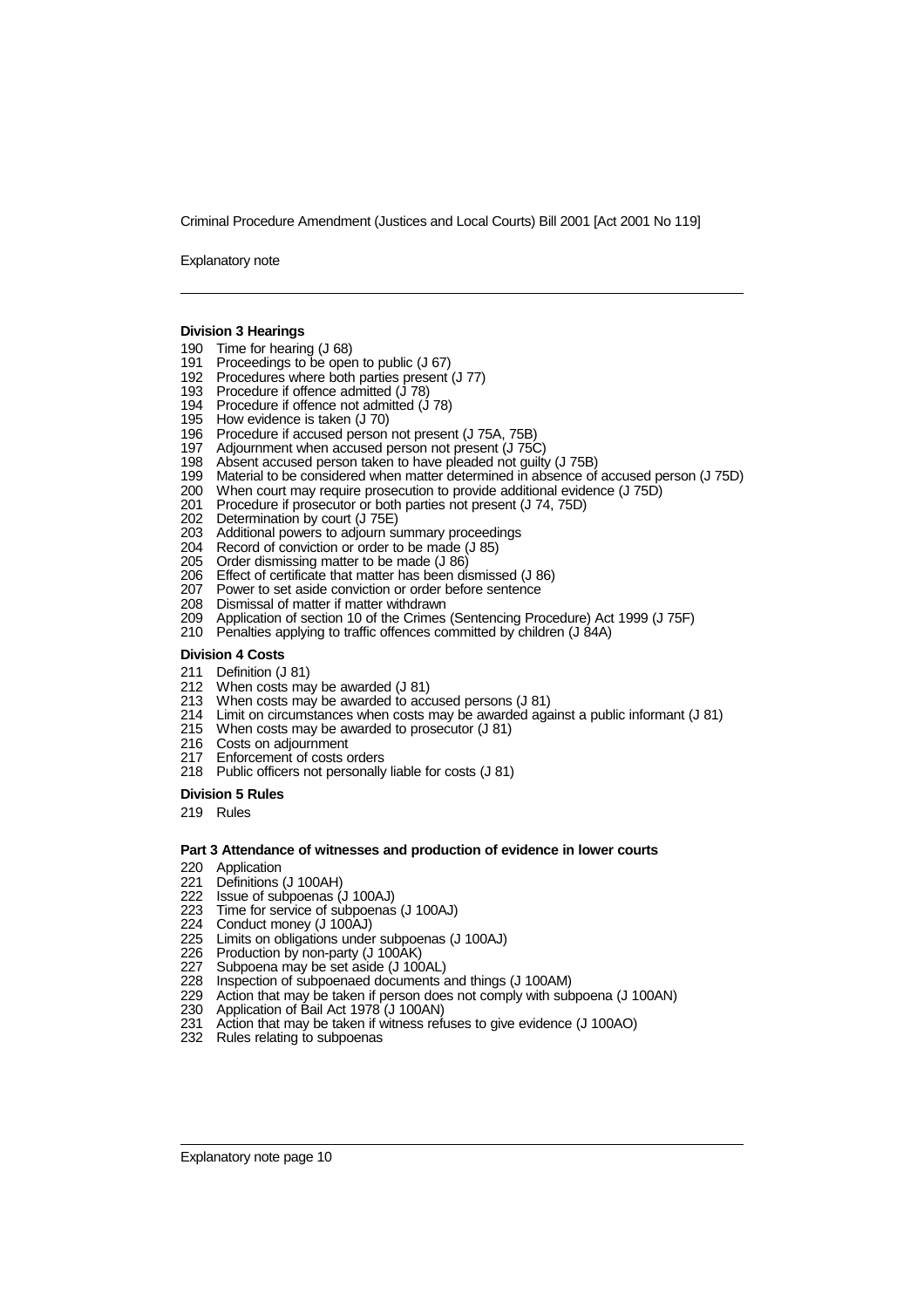Explanatory note

## **Part 4 Warrants**

#### **Division 1 Preliminary**

- 233 Application
- 234 Definition

### **Division 2 Arrest warrants**

- 235 When arrest warrants may be issued for accused persons (J 64)<br>236 Form of arrest warrant (J 64)
- 236 Form of arrest warrant (J 64)<br>237 Duration of arrest warrants (J
- Duration of arrest warrants (J 64)
- 238 Persons who may execute arrest warrant (J 64)
- 239 Procedure after arrest
- 240 Recall of warrants

### **Division 3 Warrants of commitment**

- 241 Power to commit person to correctional centre subject to Bail Act 1978<br>242 Form of warrants of commitment
- Form of warrants of commitment
- 243 Procedure for taking person to correctional centre or other place
- 244 Defects in warrants of commitment

## **Part 5 Summary jurisdiction of Supreme Court and other higher courts**

#### **Division 1 Jurisdiction**

245 Summary jurisdiction of Supreme Court (SC (SJ) 3)

#### **Division 2 Appearance of accused persons**

- 246 Orders for appearance or apprehension of accused persons (SC (SJ) 4)
- 247 Notices to be given to prosecutor (SC (SJ) 5A)

#### **Division 3 Trial procedure**

- 
- 248 Pre-trial procedure (SC (SJ) 13A)<br>249 Procedure where prosecutor does Procedure where prosecutor does not, but accused person does, appear (SC (SJ) 9)
- 250 Procedure where accused person does not obey order to appear (SC (SJ) 10)
- 251 Procedure where both parties do not appear (SC (SJ) 11)
- 252 Procedure where both parties appear (SC (SJ) 12)
- 253 Court may order payment of costs (SC (SJ) 14)
- 254 Enforcement of fines and orders (SC (SJ) 15)<br>255 Termination of lower court proceedings on con
- 255 Termination of lower court proceedings on commencement of proceedings under this Part (SC (SJ) 28A)
- 256 Effect of conviction under this Part (SC (SJ) 28B)
- 257 Rules for summary criminal procedure (SC (SJ) 29)

## **Chapter 5 Summary disposal of indictable offences by Local Courts**

- 258 Objects of this Chapter (CP 18)<br>259 Indictable offences to which this
- 259 Indictable offences to which this Chapter applies (CP 19)
- 260 Offences to be dealt with summarily unless election made to proceed on indictment (CP 20)<br>261 Procedure for dealing with offences summarily if no election made (CP 21)
- 261 Procedure for dealing with offences summarily if no election made (CP 21)
- Procedure for dealing with offences if election made (CP 22)
- 263 Time for making election (CP 23)<br>264 Election may be withdrawn (CP 2
- 264 Election may be withdrawn (CP 24)<br>265 Information to be given to person c
- 265 Information to be given to person charged (Table 1 offences) (CP 25)
- 266 Regulations (CP 26)<br>267 Maximum penalties f
- 267 Maximum penalties for Table 1 offences (CP 27)<br>268 Maximum penalties for Table 2 offences (CP 28)
- Maximum penalties for Table 2 offences (CP 28)
- 269 Offences by children (CP 30)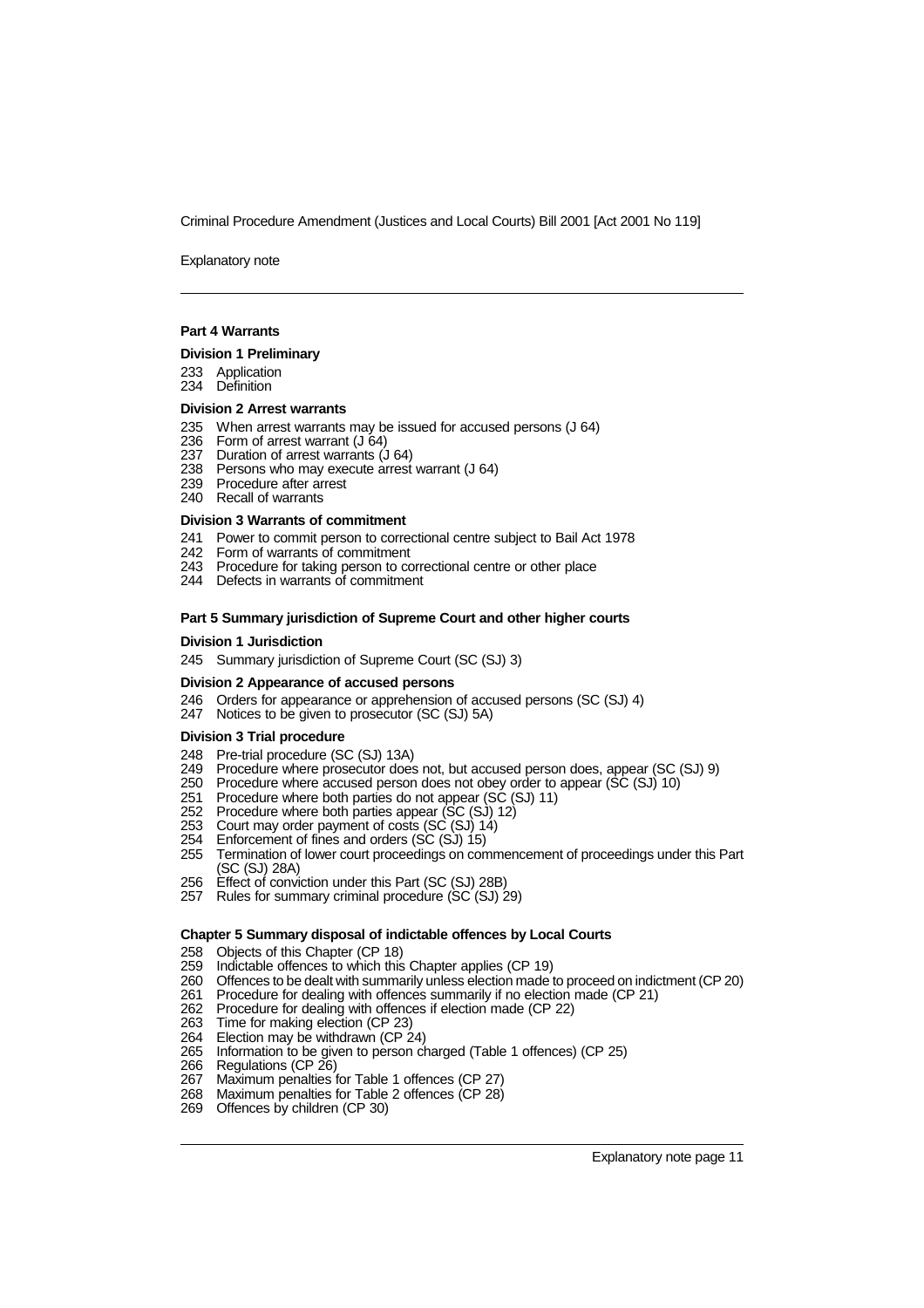Explanatory note

- 270 No time limit for offences dealt with summarily under this Chapter (CP 31)<br>271 Effect of conviction (CP 32)
- 
- 271 Effect of conviction (CP 32)<br>272 Application of Chapter and Application of Chapter and continued application of certain provisions (CP 33)
- 273 Jurisdiction of Local Courts in respect of offences arising under Division 2 of Part 4 of Crimes Act 1900 (CP 34)

### **Chapter 6 Evidentiary matters**

## **Part 1 Preliminary**

- 274 Application
- 275 Definitions

#### **Part 2 General**

- 276 Proof of service of notice to produce (CP 101)<br>277 Stealing goods from vessel or wharf (CP 102)
- 277 Stealing goods from vessel or wharf (CP 102)<br>278 Incriminating statements admissible though or
- Incriminating statements admissible though on oath (CP 103)
- 279 Compellability of spouses to give evidence in certain proceedings (CP 104)
- 280 Disclosure of address or telephone number of witness (CP 106)
- 281 Admissions by suspects (CP 108)

#### **Part 3 Medical examinations and law enforcement devices**

- 282 Medical examinations (CP 109)
- 283 Law enforcement devices (CP 110)

#### **Part 4 Depositions and written statements**

- 284 Depositions by persons dangerously ill (CP 111)
- 285 Depositions tendered by prosecution (CP 112)
- 286 Depositions tendered by accused person (CP 113)
- 287 Evidentiary effect of certain transcripts (CP 114)
- 288 Depositions taken during pre-trial investigations (CP 115)
- 289 Written statements admitted in committal proceedings (CP 116)

## **Part 5 Evidence in sexual offence proceedings**

## **Division 1 Evidence in certain sexual offence proceedings**

- 290 Application of Division (CP 117)<br>291 Proceedings in camera in certain
- 291 Proceedings in camera in certain cases (CP 118)
- 292 Publication of evidence may be forbidden in certain cases (CP 119)<br>293 Admissibility of evidence relating to sexual experience (CP 105)
- Admissibility of evidence relating to sexual experience (CP 105)
- 294 Warning to be given by Judge in relation to lack of complaint in certain sexual offence proceedings (CP 107)

### **Division 2 Sexual assault communications privilege**

- 295 Interpretation (CP 147)
- 296 What is a protected confidence? (CP 148)<br>297 Evidence of sexual assault communications
- 297 Evidence of sexual assault communications not to be required to be produced, or adduced in or in connection with, preliminary criminal proceedings (CP 149)
- 298 Evidence of sexual assault communications may be required to be produced in, or in connection with, criminal proceedings, or adduced, with leave (CP 150)
- 299 Notice required before evidence is produced for inspection or adduced (CP 151)
- 300 Effect of consent (CP 152)
- 301 Loss of sexual assault communications privilege: misconduct (CP 153)

Explanatory note page 12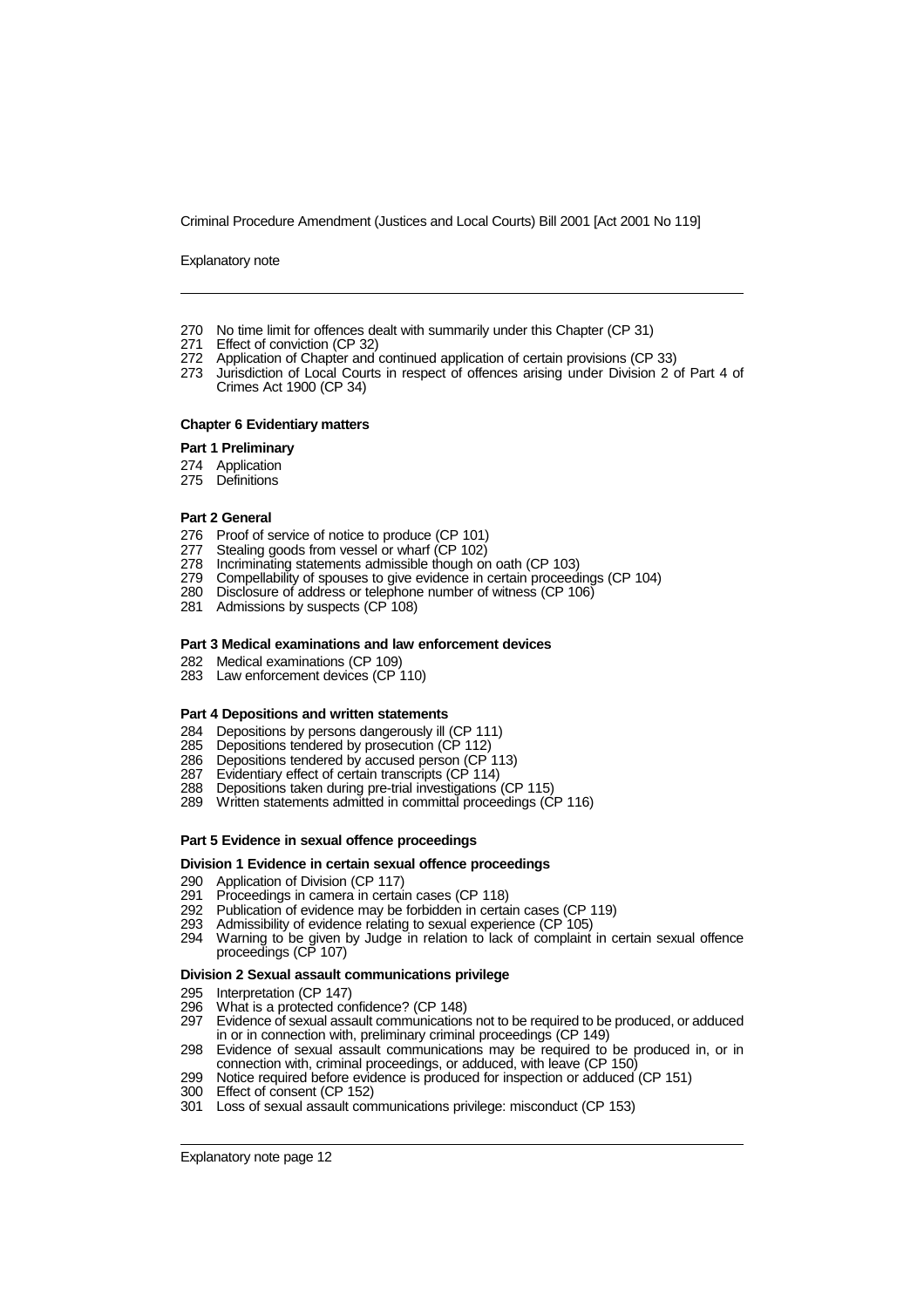Explanatory note

- 302 Ancillary orders (CP 154)
- 303 Court to inform of rights to make applications and objections (CP 155)<br>304 Court may inspect documents (CP 156)
- Court may inspect documents (CP 156)
- 305 Inadmissibility of evidence that must not be adduced or given (CP 157)
- 306 Application of common law (CP 159)

#### **Chapter 7 Miscellaneous**

## **Part 1 General**

- 307 No court fees to be take from accused persons (CP 120)
- Witnesses neglecting to attend trial captured under warrant may be admitted to bail (CP 121)
- 309 Certificate as to indictment
- Warrants that may be issued on production of certificate
- 311 Procedure after arrest<br>312 Persons arrested unde
- 312 Persons arrested under bench warrants (J 153A)
- Warrants (J 147, s147A)
- 314 Media access to court documents<br>315 Savings, transitional and other pro
- Savings, transitional and other provisions
- 316 Provisions relating to offences
- 317 Bail Act 1978 to prevail (J 153B)

## **Part 2 Police custody of property**

#### **Division 1 General**

- 318 Application of this Part (CP 133)
- 319 Disposal of property on application (CP 134)
- 320 Disposal of property after determination of proceedings (CP 135)
- Application to Treasurer for recovery of money or proceeds of sale (CP 136)
- 321 Application to Treasurer for recovery of money or proceeds of sale (CF 322 Which is the appropriate court for the purposes of this Part? (CP 137)
- 323 No restriction on other orders of a court (CP 138)

### **Division 2 Livestock**

- 324 Definitions (CP 139)
- 325 What procedure applies if there is no dispute as to the ownership of the livestock and the owner is known? (CP 140)
- 326 What procedure applies if there is no dispute as to the ownership of the livestock but the owner is not known? (CP 141)
- 327 What procedure applies if there is a dispute as to the ownership of the livestock? (CP 142)
- 328 Disposition of benefit derived from livestock (CP 143)
- 329 Notification of right to recover proceeds of sale (CP 144)
- 330 Application to Treasurer for recovery of proceeds of sale (CP 145)
- 331 Relationship with Division 1 (CP 146)

## **Schedule 1 Indictable offences triable summarily**

## **Schedule 2 Savings, transitional and other provisions**

### **Schedule 3 Provisions relating to offences**

## **Part 1 Contempt**

1 Institution of contempt proceedings (CP 53)